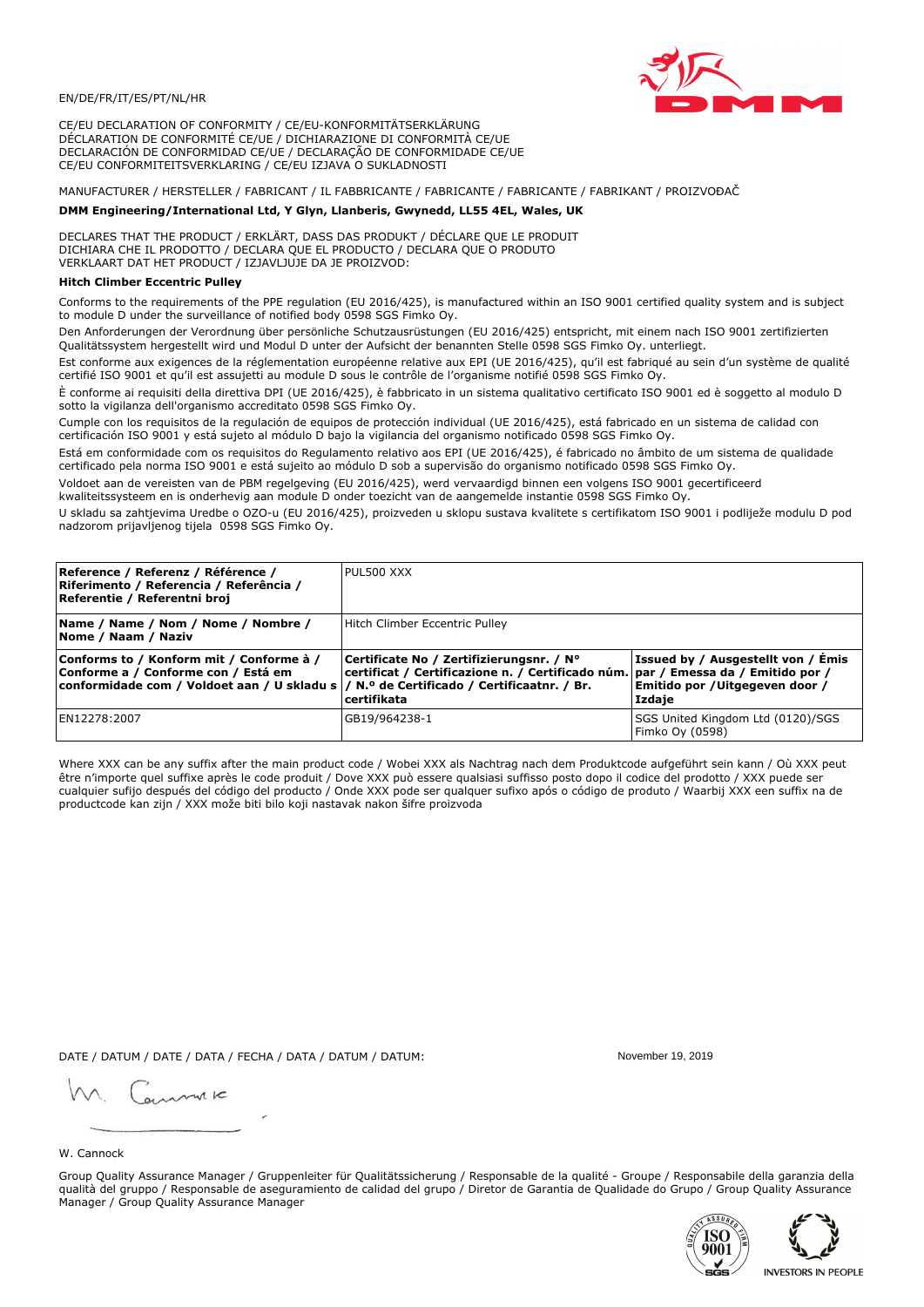

CE/EU-SAMSVARSERKLÆRING / CE/EU-FÖRKLARING OM ÖVERENSSTÄMMELSE CE/EU-VAATIMUSTENMUKAISUUSVAKUUTUS / CE/EU-OVERENSSTEMMELSESERKLÆRING DEKLARACJA ZGODNOŚCI WE/UE / CE/EU PROHLÁŠENÍ O SHODĚ CE/EÚ VYHLÁSENIE O ZHODE / DIKJARAZZJONI TA' KONFORMITÀ TAL-KE/UE

# PRODUSENT / TILLVERKAREN / VALMISTAJA / PRODUCENT / PRODUCENT / VÝROBCE / VÝROBCA / IL-MANIFATTUR

### DMM Engineering/International Ltd, Y Glyn, Llanberis, Gwynedd, LL55 4EL, Wales, UK

ERKLÆRER AT PRODUKTET / INTYGAR ATT PRODUKTEN / VAKUUTTAA, ETTÄ TÄMÄ TUOTE / ERKLÆRER, AT PRODUKTET / OŚWIADCZA, ŻE<br>WYRÓB / PROHLAŠUJE, ŽE PRODUKT / VYHLASUJE, ŽE VÝROBOK / JIDDIKJARA LI L-PRODOTT:

Overholder kravene i PVU-forordningen (EU 2016/425), er produsert innenfor et ISO 9001-sertifisert kvalitetssystem og er underlagt modul D under overvåkning av teknisk kontrollorgan 0598 SGS Fimko Oy.

Uppfyller kraven för PPE-reglerna (EU 2016/425), tillverkas inom ett ISO 9001-certifierat kvalitetssystem och är föremål för modul D under övervakning av anmält organ 0598 SGS Fimko Oy.

Noudattaa henkilönsuojaimia koskevan asetuksen (EU 2016/425) vaatimuksia, on valmistettu ISO 9001 -sertifioidun laatujärjestelmän mukaisesti ja että siihen sovelletaan ilmoitetun laitoksen 0598 SGS Fimko Oy.:in alaista D-moduulia.

Overholder kravene i forordningen om personlige værnemidler (EU 2016/425), er fremstillet i inden for det certificerede ISO 9001kvalitetssystem, og er underlagt modul D under overvågning af det bemyndigede organ 0598 SGS Fimko Oy.

Spełnia wymogi rozporządzenia w sprawie środków ochrony indywidualnej (UE 2016/425), jest produkowany w ramach systemu jakości

zgodnego z ISO 9001 i podlega modułowi D pod nadzorem jednostki notyfikowanej 0598 SGS Fimko Oy.

Zařízení splňuje požadavky nařízení o osobních ochranných prostředcích 2016/425, je vyrobeno v systému řízení jakosti certifikovaném podle normy ISO 9001 a podléhá modulu D pod dohledem notifikované osoby č. 0598 SGS Fimko Oy.

Spĺňa požiadavky Nariadenia Európskeho parlamentu a Rady (EÚ) 2016/425 o osobných ochranných prostriedkoch, je vyrobený v rámci systému kvality certifikovaného podľa normy ISO 9001 a podlieha modulu D pod dohľadom notifikovaného orgánu č. 0598 SGS Fimko Oy.

Jikkonforma mar-rekwiżit tar-Regolament dwar il-PPE (UE 2016/425), u huwa manifatturat f'sistema ta' kwalità certifikata għall-ISO 9001 u soggett għall-modulu D taħt is-sorveljanza tal-korp notifikat 0598 SGS Fimko Oy.

| <b>Referanse / Referens / Viite / Reference / Nr PUL500 XXX</b><br>referencyjny / Reference / Značka /<br>Referenza                                                                                               |                                                                                                         |                                                                                                         |
|-------------------------------------------------------------------------------------------------------------------------------------------------------------------------------------------------------------------|---------------------------------------------------------------------------------------------------------|---------------------------------------------------------------------------------------------------------|
| Navn / Namn / Nimi / Navn / Nazwa /<br> Jméno / Názov / Isem                                                                                                                                                      | Hitch Climber Eccentric Pulley                                                                          |                                                                                                         |
| Overholder / Uppfyller kraven för / Vakuus<br>myönnetty perustuen standardiin: /<br> Overholder / Spełnia wymogi / Je ve shodě s $ \tilde{C} $ . certifikátu / Čertifikat Nru<br>/ Je v zhode s / Jikkonforma ma' | Sertifikatnr. / Certifikatnr. / Sertifikaattinro /<br>Certifikat nr. / Certyfikat nr / Č. certifikátu / | Utstedt av / Utfärdat av /<br>Myöntänyt / Udstedt af / Wydany<br>przez / Vydal / Vydal / Mahrug<br>minn |
| EN12278:2007                                                                                                                                                                                                      | GB19/964238-1                                                                                           | SGS United Kingdom Ltd (0120)/SGS<br>Fimko Oy (0598)                                                    |

Der XXX kan være ethvert suffiks etter produktkoden / Där XXX kan vara valfri ändelse efter produktkoden / Jossa XXX voi olla mikä tahansa tuotekoodin jälkeen tuleva liite. / Hvor XXX kan være ethvert suffiks efter produktkoden / gdzie XXX może być dowolnym przyrostkiem po kodzie produktu / Kde XXX může být jakákoliv přípona za kódem produktu / Kde XXX môže byť akákolyek prípona za kódom výrobku. / Fejn XXX jista ikun kwalunkwe suffiss wara l-kodići tal-prodott

DATO / DATUM / PÄIVÄMÄÄRÄ / DATO / DATA / DATUM / DÁTUM / DATA:

November 19 2019

annuic

W. Cannock

Group Quality Assurance Manager / Group Quality Assurance Manager / Group Quality Assurance Manager / Group Quality Assurance Manager / Kierownik ds. Zarządzania Jakością Grupy / Group Quality Assurabce Manager / Manažér riadenia kvality v rámci skupiny / Maniger tal-Assigurazzjoni tal-Kwalità tal-Grupp